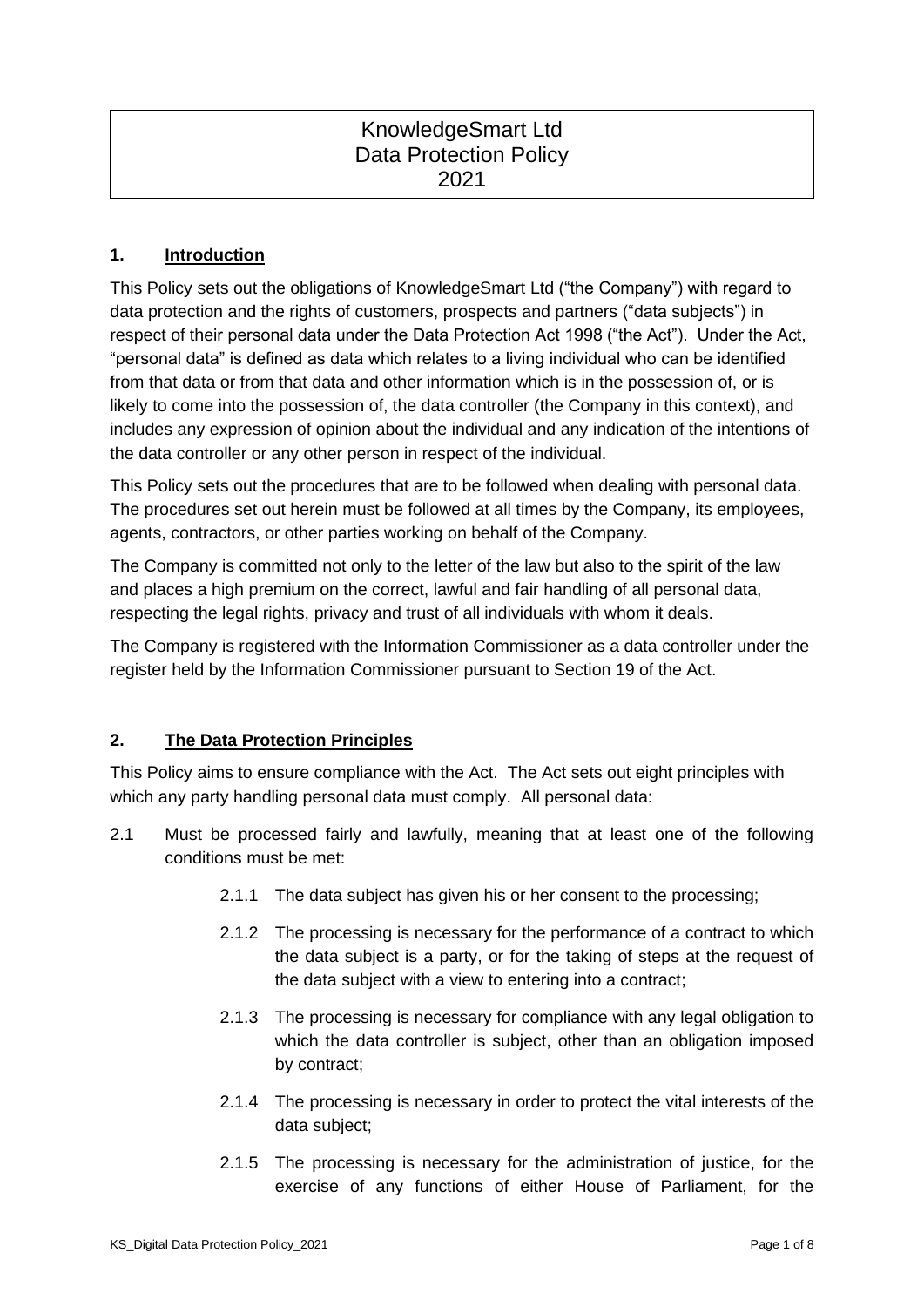exercise of any functions conferred on any person by or under any enactment, for the exercise of any functions of the Crown, a Minister of the Crown or a government department, or for the exercise of any other functions of a public nature exercised in the public interest by any person;

- 2.1.6 The processing is necessary for the purposes of legitimate interests pursued by the data controller or by the third party or parties to whom the data is disclosed, except where the processing is unwarranted in any particular case by reason of prejudice to the rights and freedoms or legitimate interests of the data subject.
- 2.2 Must be obtained only for specified and lawful purposes and shall not be processed in any manner which is incompatible with those purposes;
- 2.3 Must be adequate, relevant and not excessive with respect to the purposes for which it is processed;
- 2.4 Must be accurate and, where appropriate, kept up to date;
- 2.5 Must be kept for no longer than is necessary in light of the purpose(s) for which it is processed;
- 2.6 Must be processed in accordance with the rights of data subjects under the Act (for which, see Part 3 of this Policy);
- 2.7 Must be protected against unauthorised or unlawful processing, accidental loss, destruction or damage through appropriate technical and organisational measures; and
- 2.8 Must not be transferred to a country or territory outside of the European Economic Area unless that country or territory ensures an adequate level of protection for the rights and freedoms of data subjects in relation to the processing of personal data.

#### **3. Rights of Data Subjects**

Under the Act, data subjects have the following rights:

- o The right to access a copy of their personal data held by the Company by means of a Subject Access Request (for which, see Part 8 of this Policy);
- o The right to object to any processing of his or her personal data that is likely to cause (or that is causing) damage or distress. Data subjects should make any such objection in writing to the Data Protection Officer and the Company shall respond within 21 days either notifying the data subject of its compliance, or explaining why the Company feels that any aspect of the data subject's request is unjustified;
- o The right to prevent processing for direct marketing purposes;
- o The right to object to decisions being taken by automated means (where such decisions will have a significant effect on the data subject) and to be informed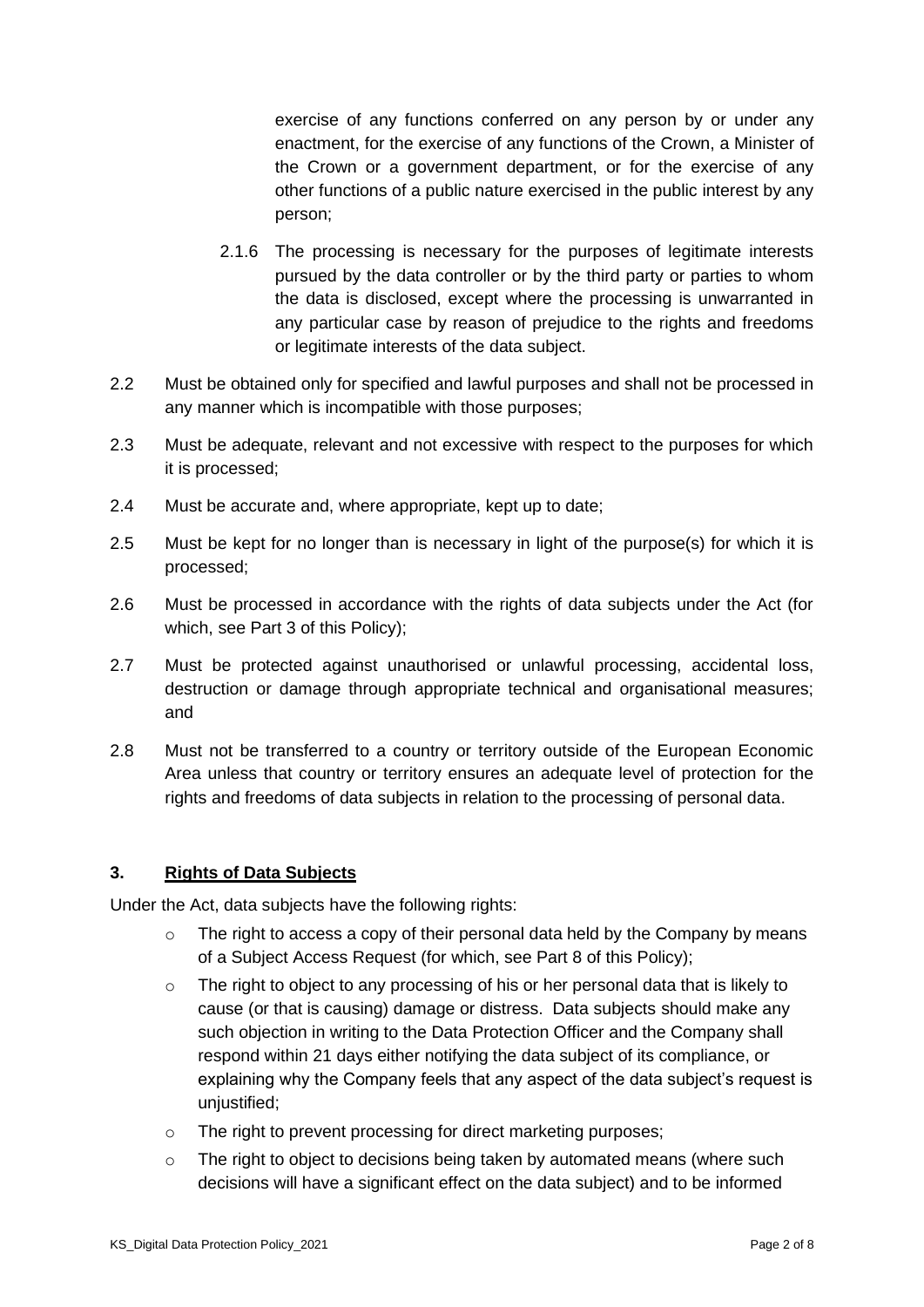when any such decision is taken (in which case the data subject has the right to require the data controller (by written notice) to reconsider the decision;

- o The right to have inaccurate personal data rectified, blocked, erased or destroyed in certain circumstances;
- o The right to claim compensation for damage caused by the Company's breach of the Act.

## **4. Personal Data**

Personal data is defined by the Act as data which relates to a living individual who can be identified from that data or from that data and other information which is in the possession of, or is likely to come into the possession of, the data controller, and includes any expression of opinion about the individual and any indication of the intentions of the data controller or any other person in respect of the individual.

The Act also defines "sensitive personal data" as personal data relating to the racial or ethnic origin of the data subject; their political opinions; their religious (or similar) beliefs; trade union membership; their physical or mental health condition; their sexual life; the commission or alleged commission by them of any offence; or any proceedings for any offence committed or alleged to have been committed by them, the disposal of such proceedings or the sentence of any court in such proceedings.

The Company only holds personal data that is directly relevant to its dealings with a given data subject. That data will be collected, held, and processed in accordance with the data protection principles and with this Policy. The following data may be collected, held and processed by the Company:

- o Country,
- o Industry discipline,
- o Job title,
- o Company name,
- o Name,
- o Email address,
- o Software used at work,
- o Assessment score and time values,
- o Survey replies,
- o Skills audit responses.

#### **5. Processing Personal Data**

Any and all personal data collected by the Company (as detailed in Part 4 of this Policy) is collected in order to ensure that the Company can provide the best possible service to its customers, and can work effectively with its partners, associates and affiliates and efficiently manage its employees, contractors, agents and consultants. The Company may also use personal data in meeting certain obligations imposed by law.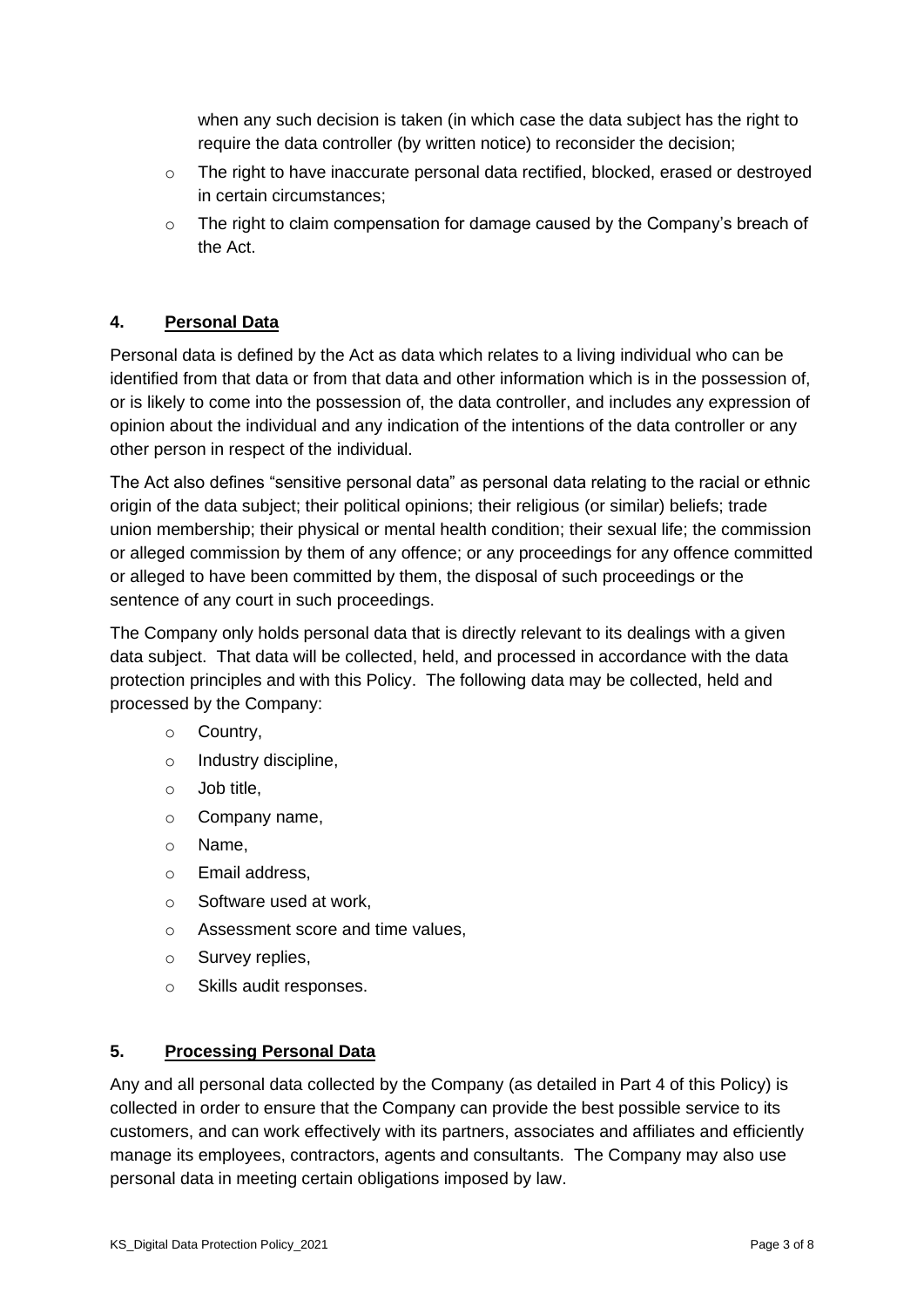Certain data collected by the Company, such as IP addresses, certain information gathered by cookies, pseudonyms and other non-identifying information will nonetheless be collected, held and processed to the same standards as personal data.

Personal data may be disclosed within the Company, provided such disclosure complies with this Policy. Personal data may be passed from one department to another in accordance with the data protection principles and this Policy. Under no circumstances will personal data be passed to any department or any individual within the Company that does not reasonably require access to that personal data with respect to the purpose(s) for which it was collected and is being processed.

In particular, the Company shall ensure that:

- $\circ$  All personal data collected and processed for and on behalf of the Company by any party is collected and processed fairly and lawfully;
- o Data subjects are always made fully aware of the reasons for the collection of personal data and are given details of the purpose(s) for which the data will be used;
- o Personal data is only collected to the extent that is necessary to fulfil the purpose(s) for which it is required;
- o All personal data is accurate at the time of collection and kept accurate and up to date while it is being held and/or processed;
- $\circ$  No personal data is held for any longer than necessary in light of the purpose(s) for which it is required;
- $\circ$  A suitable online privacy policy is implemented, maintained and followed;
- $\circ$  Whenever cookies or similar technologies are used online by the Company, they shall be used strictly in accordance with the requirements of the Privacy and Electronic Communications Regulations, providing full details of cookie use and guidance on privacy;
- o Individuals are provided with a simple, accessible method of amending any data submitted by them online;
- o Individuals are informed if any data submitted by them online cannot be fully deleted at their request under normal circumstances (for example, because a file uploaded by a user has been backed up) and how to request that the Company deletes any other copies of that data, where it is within the individual's right to do so;
- $\circ$  All personal data is held in a safe and secure manner, as detailed in Part 6 of this Policy, taking all appropriate technical and organisational measures to protect the data;
- o All personal data is transferred securely, whether it is transmitted electronically or in hard copy**.**
- o No personal data is transferred outside of the European Economic Area (as appropriate) without first ensuring that the destination country offers adequate levels of protection for personal data and the rights of data subjects; and
- $\circ$  All data subjects can fully exercise their rights with ease and without hindrance.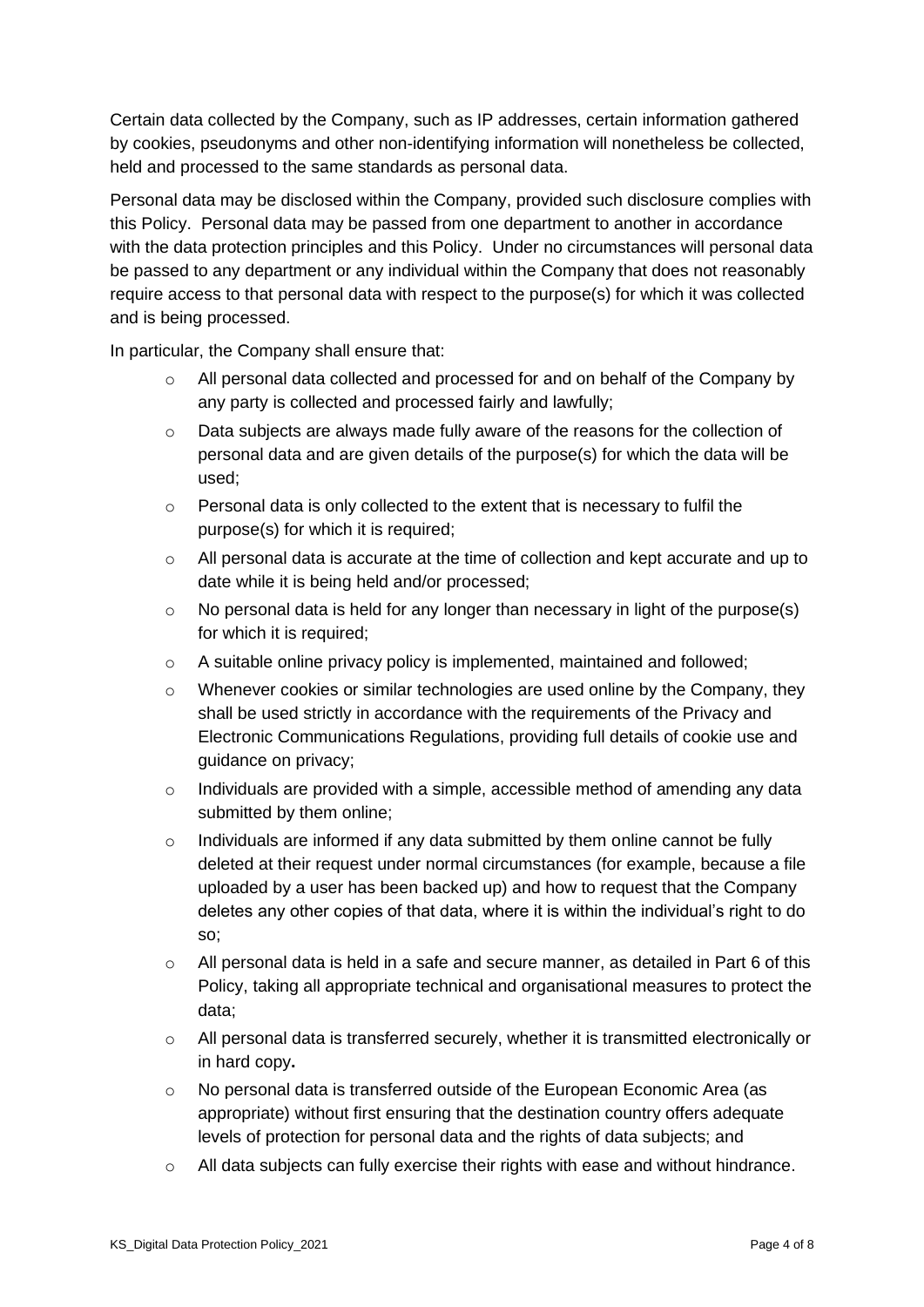## **6. Data Protection Procedures**

The Company shall ensure that all of its employees, agents, contractors, or other parties working on behalf of the Company comply with the following when working with personal data:

- o All emails containing personal data must be encrypted;
- $\circ$  Personal data may be transmitted over secure networks only transmission over unsecured networks is not permitted in any circumstances;
- $\circ$  Personal data contained in the body of an email, whether sent or received, should be copied from the body of that email and stored securely. The email itself should be deleted. All temporary files associated therewith should also be deleted;
- $\circ$  Where Personal data is to be sent by facsimile transmission the recipient should be informed in advance of the transmission and should be waiting by the fax machine to receive the data;
- o Where Personal data is to be transferred in hardcopy form it should be passed directly to the recipient or sent using registered post;
- o No personal data may be shared informally and if an employee, agent, subcontractor, or other party working on behalf of the Company requires access to any personal data that they do not already have access to, such access should be formally requested from the Data Protection Officer;
- o All hardcopies of personal data, along with any electronic copies stored on physical, removable media should be stored securely in a locked box, drawer, cabinet or similar;
- $\circ$  No personal data may be transferred to any employees, agents, contractors, or other parties, whether such parties are working on behalf of the Company or not, without the authorisation of the Data Protection Officer:
- $\circ$  Personal data must be handled with care at all times and should not be left unattended or on view to unauthorised employees, agents, sub-contractors or other parties at any time;
- o If personal data is being viewed on a computer screen and the computer in question is to be left unattended for any period of time, the user must lock the computer and screen before leaving it;
- o Any unwanted copies of personal data (i.e. printouts or electronic duplicates) that are no longer needed should be disposed of securely. Hardcopies should be shredded and electronic copies should be deleted securely;
- $\circ$  No personal data should be stored on any mobile device (including, but not limited to, laptops, tablets and smartphones), whether such device belongs to the Company or otherwise without the formal written approval of the Data Protection Officer and, in the event of such approval, strictly in accordance with all instructions and limitations described at the time the approval is given, and for no longer than is absolutely necessary.
- o No personal data should be transferred to any device personally belonging to an employee and personal data may only be transferred to devices belonging to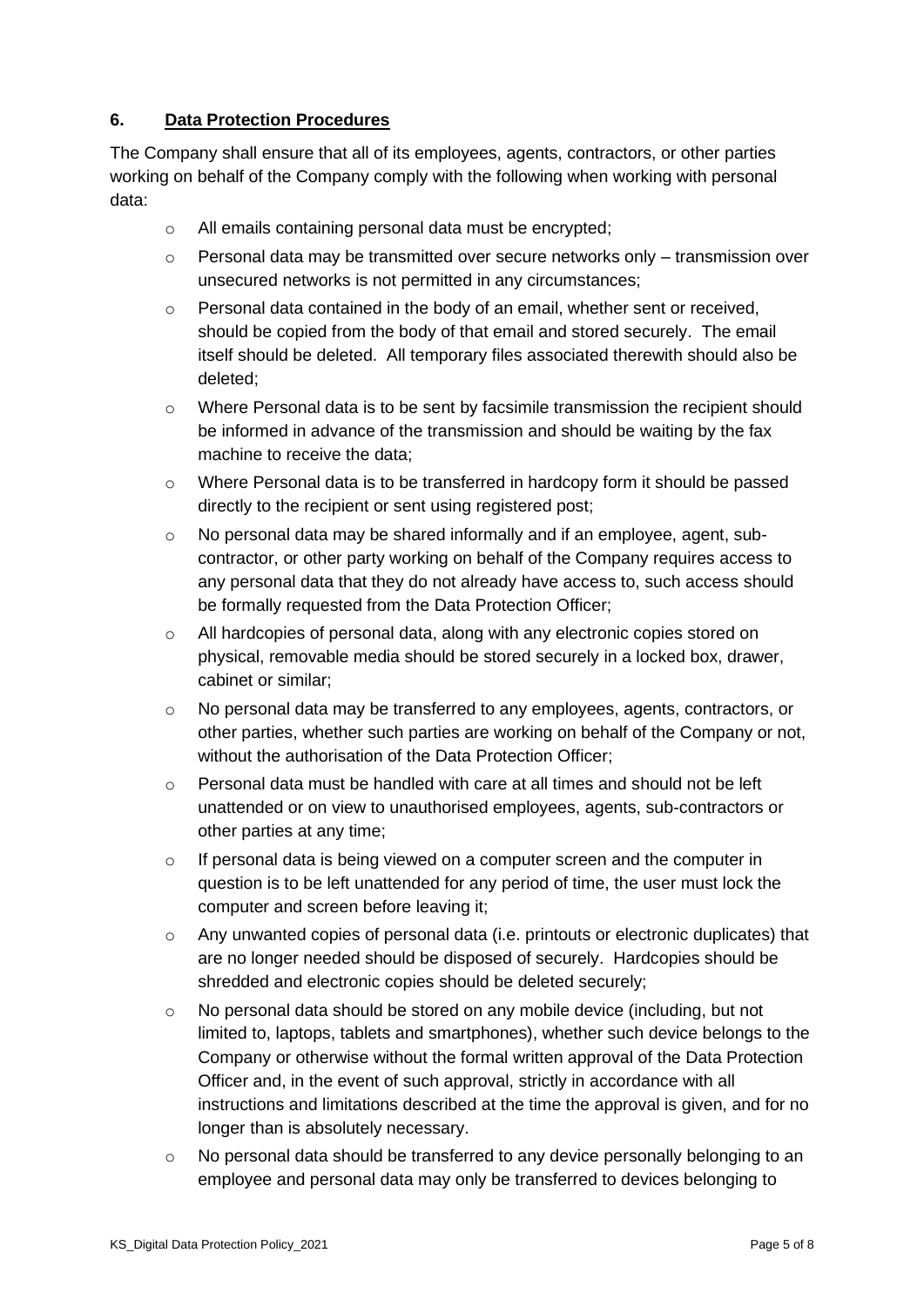agents, contractors, or other parties working on behalf of the Company where the party in question has agreed to comply fully with the letter and spirit of this Policy and of the Act (which may include demonstrating to the Company that all suitable technical and organisational measures have been taken);

- o All personal data stored electronically should be backed up monthly with backups stored offsite. All backups should be encrypted;
- $\circ$  All electronic copies of personal data should be stored securely using passwords data encryption;
- $\circ$  All passwords used to protect personal data should be changed regularly and should not use words or phrases that can be easily guessed or otherwise compromised. All passwords must contain a combination of uppercase and lowercase letters, numbers, and symbols;
- $\circ$  Under no circumstances should any passwords be written down or shared between any employees, agents, contractors, or other parties working on behalf of the Company, irrespective of seniority or department. If a password is forgotten, it must be reset using the applicable method. IT staff do not have access to passwords;
- $\circ$  All personal data held by the Company shall be regularly reviewed for accuracy and completeness. Where the Company has regular contact with data subjects, any personal data held about those data subjects should be confirmed at least quarterly. If any personal data is found to be out of date or otherwise inaccurate, it should be updated and/or corrected immediately where possible. If any personal data is no longer required by the Company, it should be securely deleted and disposed of;
- $\circ$  Where personal data held by the Company is used for marketing purposes, it shall be the responsibility of the Data Protection Officer to ensure that no data subjects have added their details to any marketing preference databases including, but not limited to, the Telephone Preference Service, the Mail Preference Service, the Email Preference Service, and the Fax Preference Service.

## **7. Organisational Measures**

The Company shall ensure that the following measures are taken with respect to the collection, holding and processing of personal data:

- o The Company has appointed a Data Protection Officer with the specific responsibility of overseeing data protection and ensuring compliance with this Policy and with the Act. The Data Protection Officer shall in particular be responsible for:
	- $\circ$  Overseeing the implementation of, and compliance with this Policy, working in conjunction with the relevant employees, managers and/or department heads, agents, contractors and other parties working on behalf of the Company;
	- o Organising suitable and regular data protection training and awareness programmes within the Company;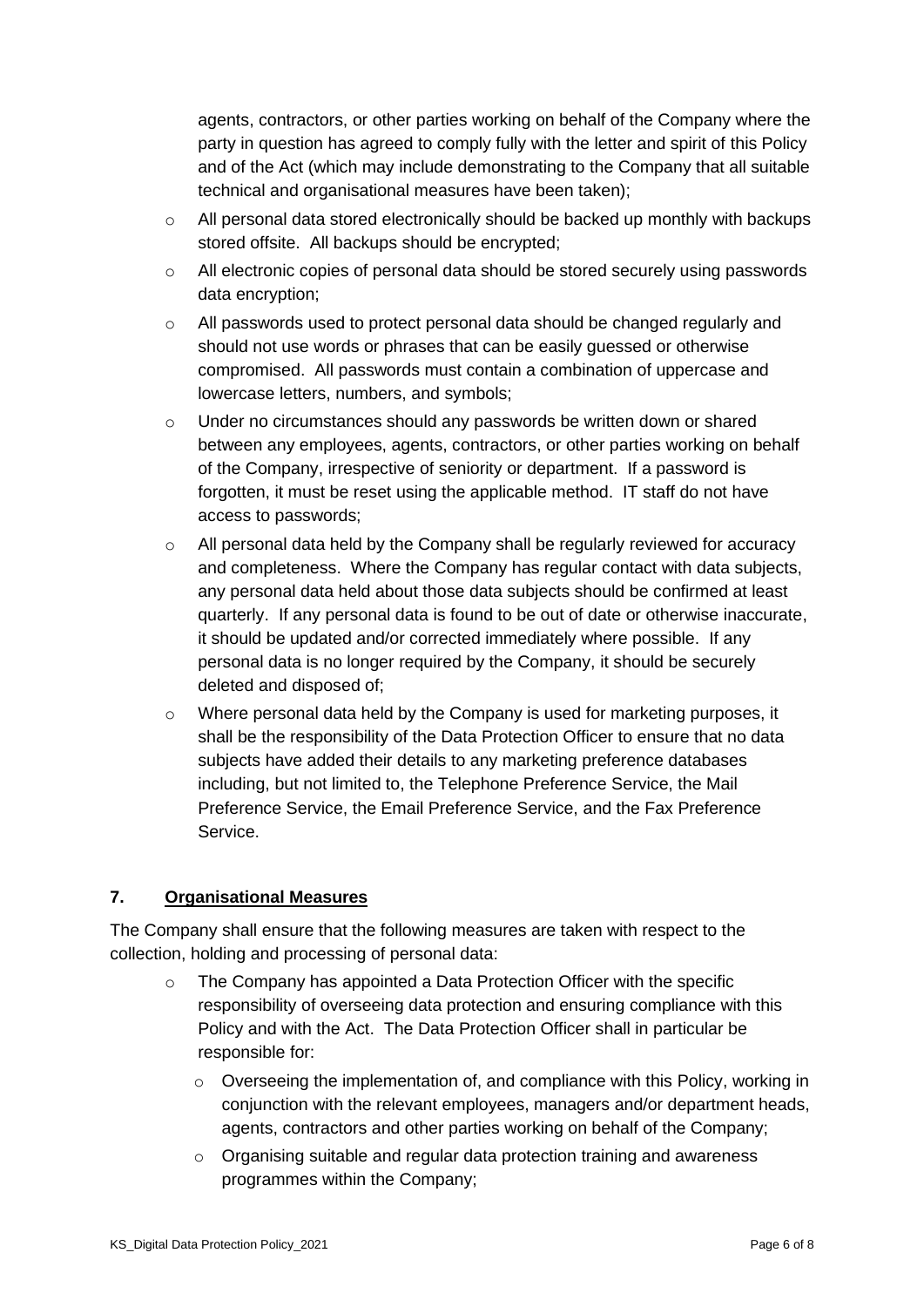- o Reviewing this Policy and all related procedures not less than annually;
- o All employees, agents, contractors, or other parties working on behalf of the Company are made fully aware of both their individual responsibilities and the Company's responsibilities under the Act and under this Policy, and shall be provided with a copy of this Policy;
- $\circ$  Only employees, agents, sub-contractors, or other parties working on behalf of the Company that need access to and use of personal data in order to carry out their assigned duties correctly shall have access to personal data held by the Company;
- o All employees, agents, contractors, or other parties working on behalf of the Company handling personal data will be appropriately trained to do so;
- o All employees, agents, contractors, or other parties working on behalf of the Company handling personal data will be appropriately supervised;
- o Methods of collecting, holding and processing personal data shall be regularly evaluated and reviewed;
- $\circ$  The Performance of those employees, agents, contractors, or other parties working on behalf of the Company handling personal data shall be regularly evaluated and reviewed;
- o All employees, agents, contractors, or other parties working on behalf of the Company handling personal data will be bound to do so in accordance with the principles of the Act and this Policy by contract;
- o All agents, contractors, or other parties working on behalf of the Company handling personal data must ensure that any and all of their employees who are involved in the processing of personal data are held to the same conditions as those relevant employees of the Company arising out of this Policy and the Act;
- o Where any agent, contractor or other party working on behalf of the Company handling personal data fails in their obligations under this Policy that party shall indemnify and hold harmless the Company against any costs, liability, damages, loss, claims or proceedings which may arise out of that failure.

#### **8. Access by Data Subjects**

A data subject may make a subject access request ("SAR") at any time to find out more about the information which the Company holds about them.

- o SARs should be made in writing, addressed to the Data Protection Officer.
- o A SAR should be clearly identifiable as a SAR.
- $\circ$  SARs must make it clear whether it is the data subject themselves that is making the request or whether it is a person acting on his or her behalf. In either case, proof of identity must be provided. If the SAR is made on another's behalf, the individual making the request must provide clear evidence of their authorised capacity to act on behalf of the data subject.
- $\circ$  The Company currently requires a fee of £10 (the legal maximum) for each SAR, payable by BACS